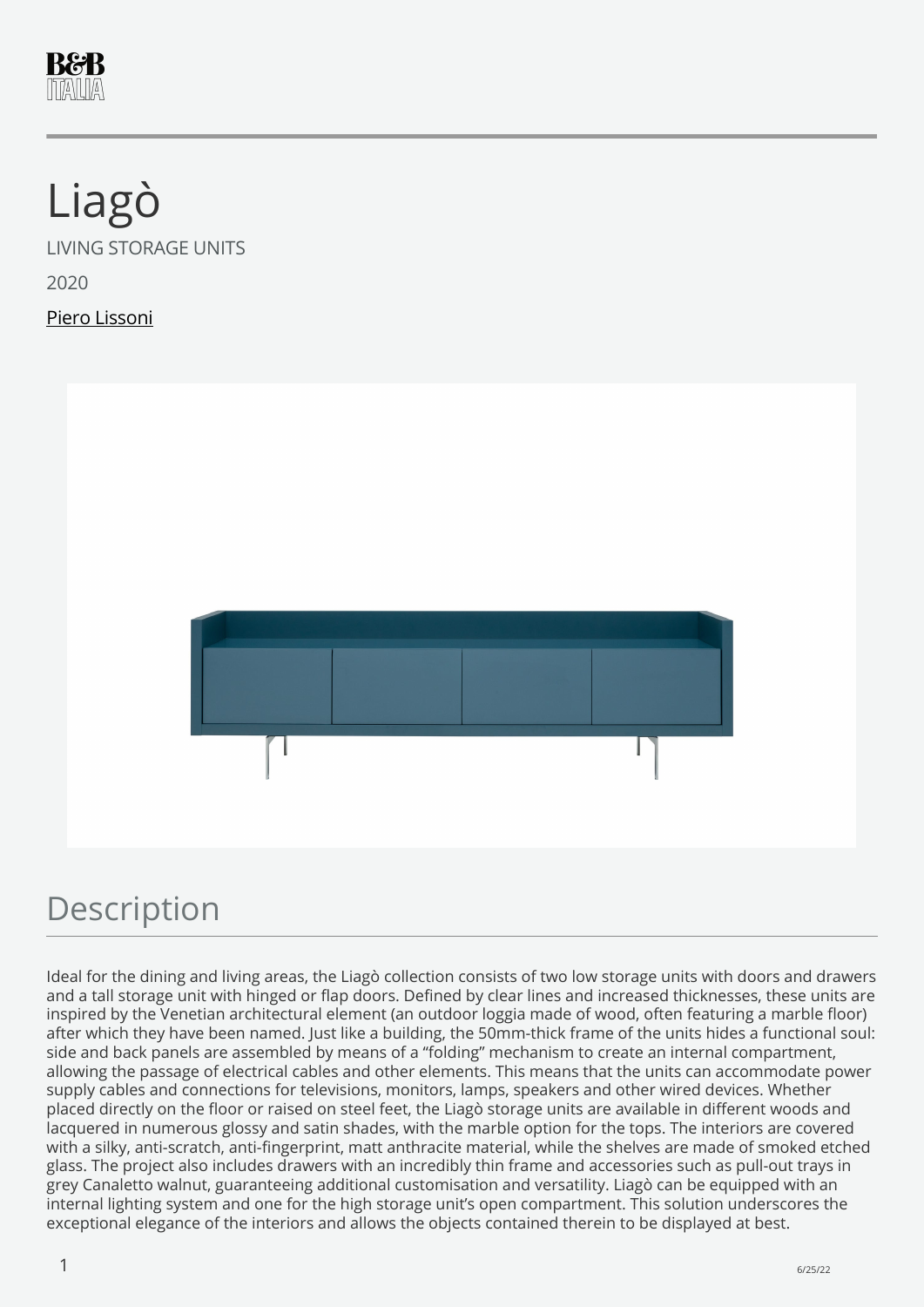#### **External frame (sides, back panel and base)**

veneered MDF wood fibre panel

#### **Doors and drawers front**

veneered MDF wood fibre panel or marble (matt natural finish or gloss natural finish)

**Base-frame** 

steel profiles

**Feet** 

plastic material

**Shelves** 

glass

#### **Extractable trays and cutlery holder**

veneered MDF wood fibre

#### **Internal drawers**

bottom base and back panel in wood particles with melamine faced cover, edges in aluminium with complete opening and cushioned runners

#### **LED lighting system**

Strip LED 24V DC 3000K

- Power supply unit: input voltage 110-240V 50-60Hz, output voltage 12-24V DC, maximum wattage 18W-48W

- Switch with presence sensor with electronic power supply unit: voltage 110-240V 50-60Hz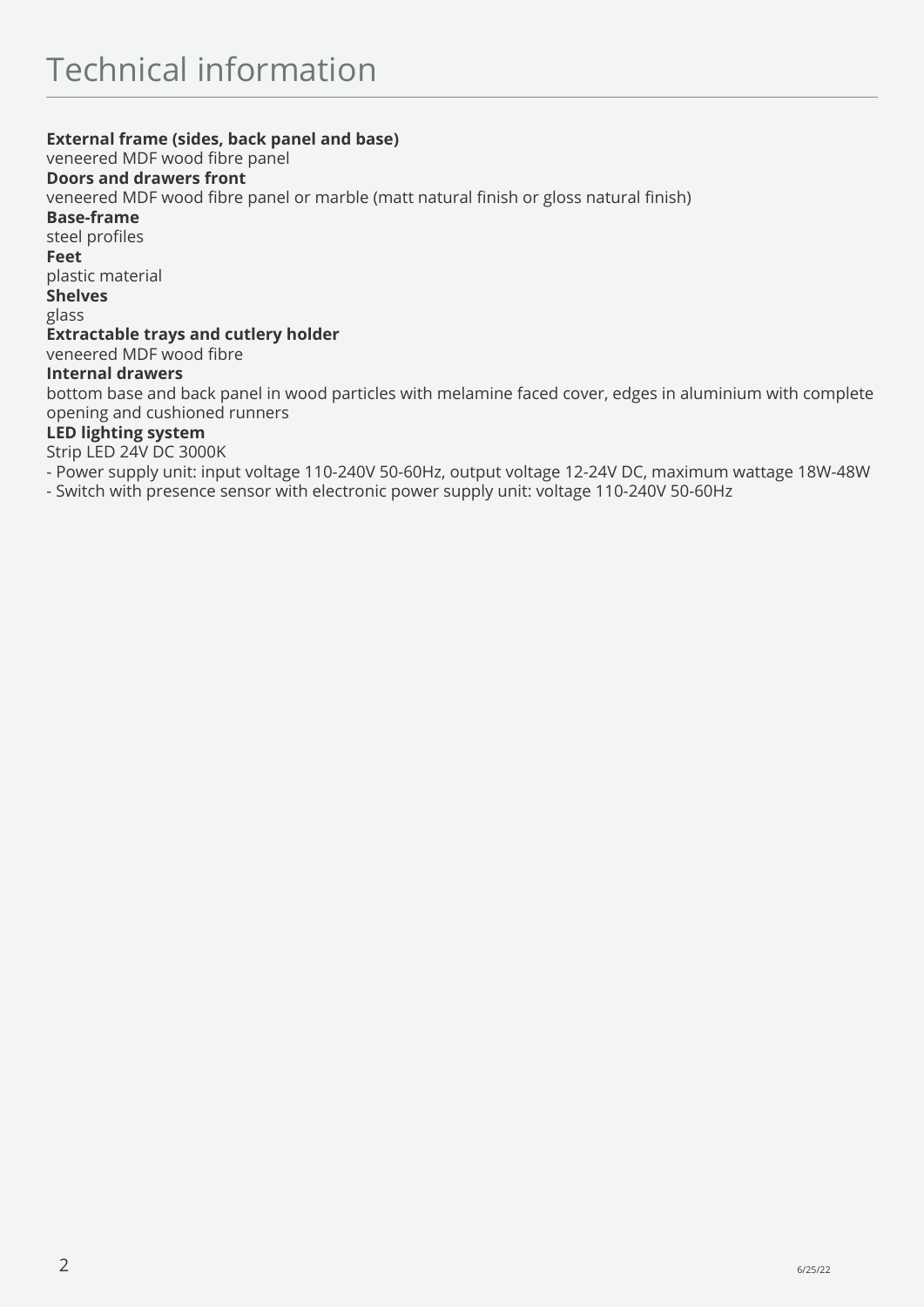## Technical drawings